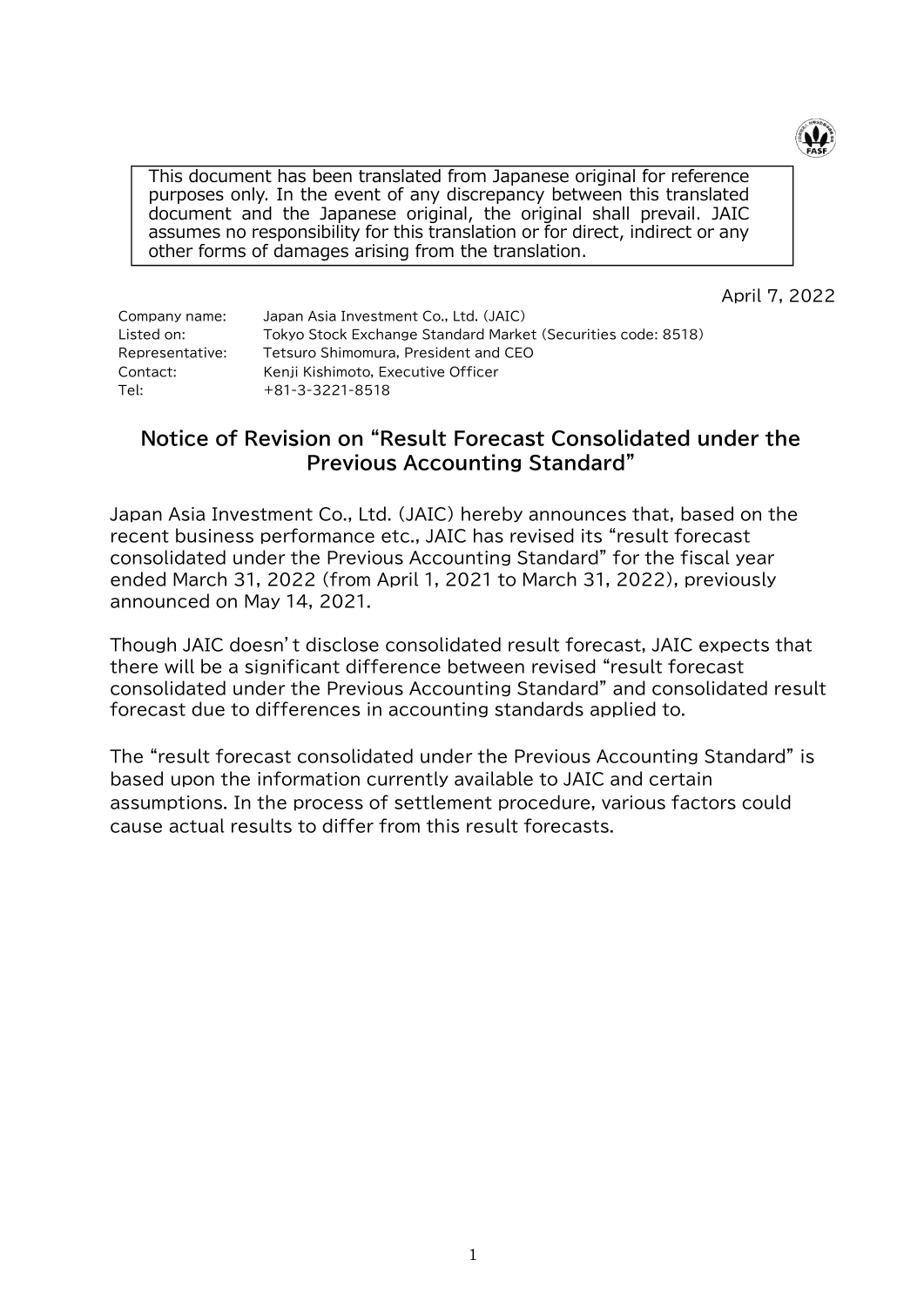### **1. Revision on the " result forecast consolidated under the Previous Accounting Standard"**

| For the fiscal year ended March 31, 2022 (from April 1, 2021 to March 31, |  |  |  |
|---------------------------------------------------------------------------|--|--|--|
| 2022)                                                                     |  |  |  |

|                                                                                                                                                  | Consolidated<br>operating<br>revenue<br>(Millions of<br>yen) | Consolidated<br>operating<br>income<br>(Millions of<br>yen) | Consolidated<br>ordinary<br>income<br>(Millions of<br>yen) | Profit<br>attributable<br>to owners<br>of parent<br>(Millions of<br>yen) | Consolidated<br>net income<br>per share<br>(*Note)<br>(Yen) |
|--------------------------------------------------------------------------------------------------------------------------------------------------|--------------------------------------------------------------|-------------------------------------------------------------|------------------------------------------------------------|--------------------------------------------------------------------------|-------------------------------------------------------------|
| Previous<br>forceast(A)                                                                                                                          | 2,950                                                        | 510                                                         | 430                                                        | 340                                                                      | 19.21                                                       |
| <b>Revised</b><br>forceast(B)                                                                                                                    | 2,400                                                        | 80                                                          | 60                                                         | 30                                                                       | 1.69                                                        |
| $Change(B-A)$                                                                                                                                    | (550)                                                        | (430)                                                       | (370)                                                      | (310)                                                                    |                                                             |
| Percentage<br>$Change(\%)$                                                                                                                       | (18.6)                                                       | (84.3)                                                      | (86.0)                                                     | (91.2)                                                                   |                                                             |
| (Reference)<br>Consolidated<br>financial results<br>under the Previous<br>Accounting<br>Standards for the<br>fiscal year ended<br>March 31, 2021 | 3,089                                                        | 214                                                         | 173                                                        | 144                                                                      | 8.18                                                        |

\*Note 1: Consolidated net income per share in the table above is calculated based on the number of shares issued excluding the number of treasury stock as at March 31, 2022. \*Note 2: Please refer to 3-3 as for the significant difference between "result forecast consolidated under the Previous Accounting Standard" and actual results consolidated.

#### **2. Reasons for revision**

At the beginning of the term JAIC expected to achieve the result forecast mainly by capital gains from mega solar and other projects, IPOs in Japan and trade sales in overseas.

In the first half of the term, however, the expected sale of unlisted shares was postponed to the next fiscal year or later. Additionally, extraordinary loss from the fund operated by the third party was incurred outside the forecast. As a result, performance in the first half was below the initial result forecast. On the other hand, JAIC expected to increase capital gains in the second half due to IPOs of domestic investees that were not expected at the beginning of the term. JAIC expected to offset the downside from the plan in the first half by the upside in the second half.

For sales of mega solar projects, JAIC earned more than planned in the second half. For sales of shares, however, JAIC couldn't reach target capital gains. Sales of listed shares didn't reach the target because the share prices were lower than expected and couldn't reach the conditions for unlocking lockup. Sales of unlisted shares also didn't reach the target because some sale negotiations lasted longer than expected and didn't reach the agreement by the end of the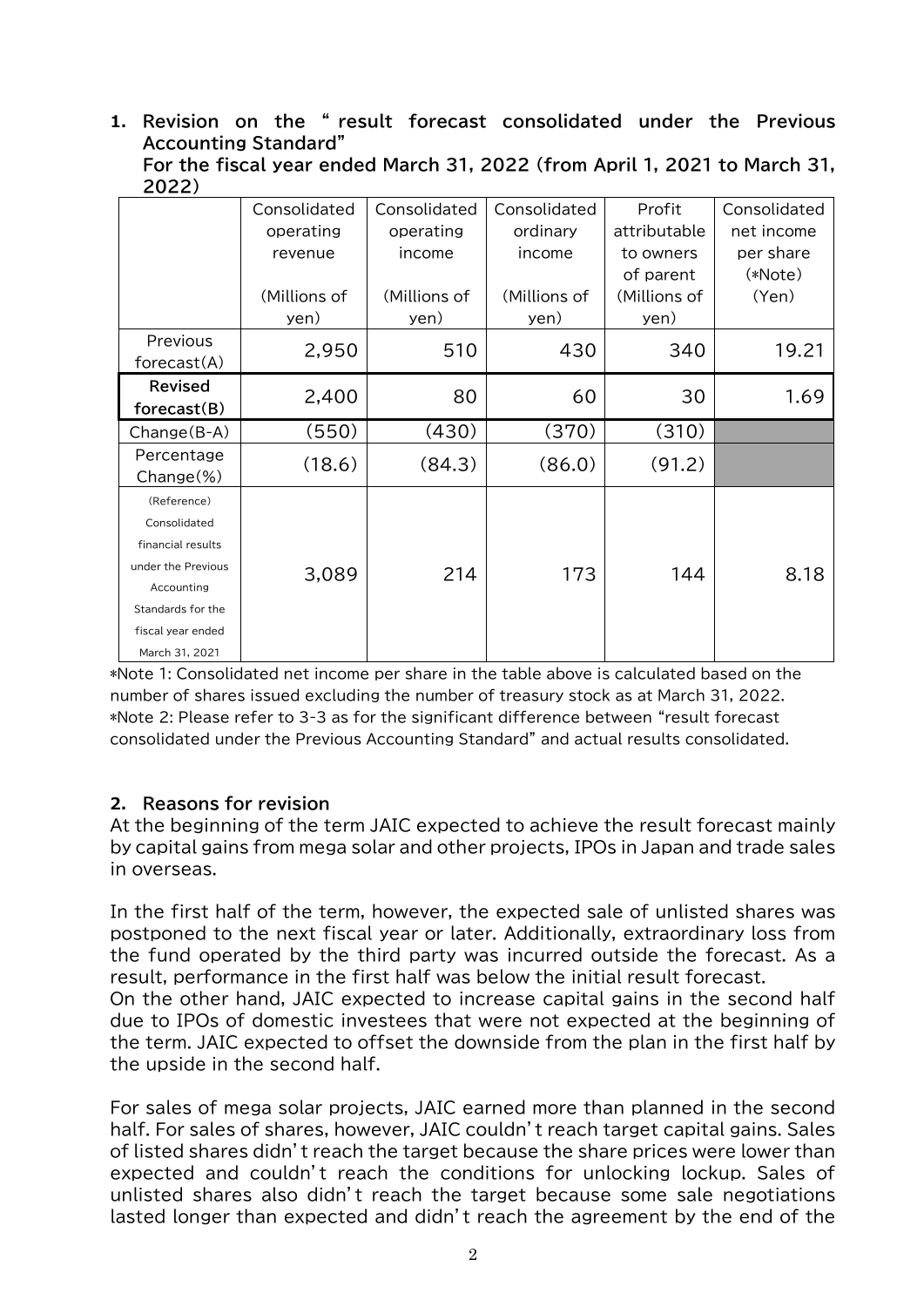term.

As a result, gains from sales of shares in the fourth quarter was lower than expected and operating revenue is expected to be 18.6% less than the previous forecast. This leads to forecasts for both operating income, ordinary income and profit attributable to owners of parent dropping from the previous forecast.

Please be noticed that the "result forecast consolidated under the Previous Accounting Standard" is based upon the information currently available to JAIC and certain assumptions. In the process of settlement procedure, various factors could cause actual results to differ from this result forecasts.

## **3. Consolidated result forecast and significant difference from " Result Forecast Consolidated Under the Previous Accounting Standard"**

## 3-1. Result forecast

The private equity investment business conducted by the JAIC Group is significantly affected by changing factors such as stock markets, given the characteristics of the business. In addition, it has been difficult to forecast results reasonably in the rapidly changing environment in recent years. Therefore JAIC doesn't disclose the results forecast. For the convenience of investors and shareholders, however, JAIC discloses "result forecast consolidated under the Previous Accounting Standard" even though it doesn't have enough rationality.

3-2. "Result forecast consolidated under the Previous Accounting Standard" There is a difference between current accounting standards and those applied to the "Result forecast consolidated under the Previous Accounting Standard". As of Fiscal year ended March 31, 2007 the JAIC Group has adopted "Practical Solution on Application of Control Criteria and Influence Criteria to Investment Associations" (Accounting Standards Board of Japan Practical Issues Task Force No. 20 issued on September 8, 2006), and consolidated financial statements, etc., are being prepared with the inclusion in the consolidation of some of the operational investment funds managed by the JAIC Group.

On the other hand, the operational investment funds managed by the JAIC Group are excluded from the scope of consolidations in the financial statements etc., prepared in accordance with the previous accounting standards. Assets, liabilities, revenues and expenses for investment funds are reported based on the investment portion by JAIC and its subsidiaries and by excluding the portion held by external investors. In addition, company-type funds are excluded from the scope of consolidations.

To enable investors and shareholders to have an accurate understanding of the JAIC Group's business results and financial position, JAIC considers it essential also to disclose financial statements, etc., prepared in accordance with the previous accounting standards. Therefore, for reference purposes, JAIC will continue to disclose financial statements, etc., in accordance with the previous accounting standards.

3-3. significant difference between revised "result forecast consolidated under